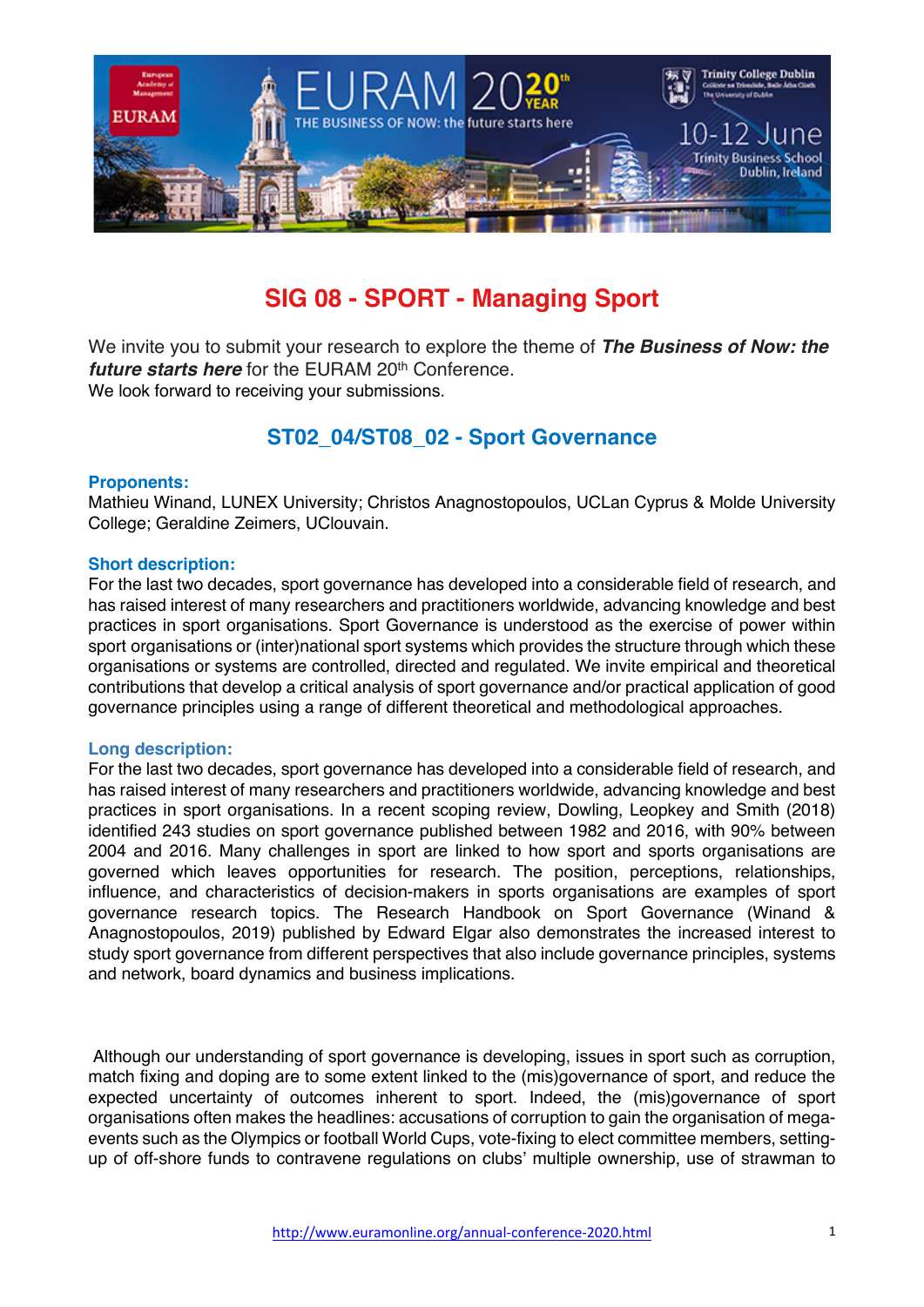

satisfy fit-and-proper test, relegation or nonqualification of clubs on administrative grounds ('licensing') etc. There is a crucial need to protect sporting integrity, and thus governance principles preventing deviant behaviour or ethical wrongdoing, and promoting social responsibility.

We invite empirical and theoretical contributions that develop a critical analysis of sport governance and/or practical application of good governance principles on a range of different theoretical and methodological approaches.

We welcome papers that address the aforementioned issues or  $-$  not exclusively  $-$  the following topics:

- International sport governance and principles of effective governance
- Amateur and professional sport systems and networks
- Collaborative governance and stakeholder relationships
- Institutional change, leading and managing change in sport.
- Board constitution, dynamics, succession and management
- Volunteer management in sport
- The "dark side" of sports and its governance: doping, bribery, match fixing
- Sport and ethics
- Conflicts of interest in sport
- Sport regulations (e.g. UEFA Financial Fair Play Regulations)
- Media rights, salary caps, legal issues, players' movements, doping regulations
- Organizational performance, club management, revenue generation, and success
- CSR and sustainability

# **Keywords:**